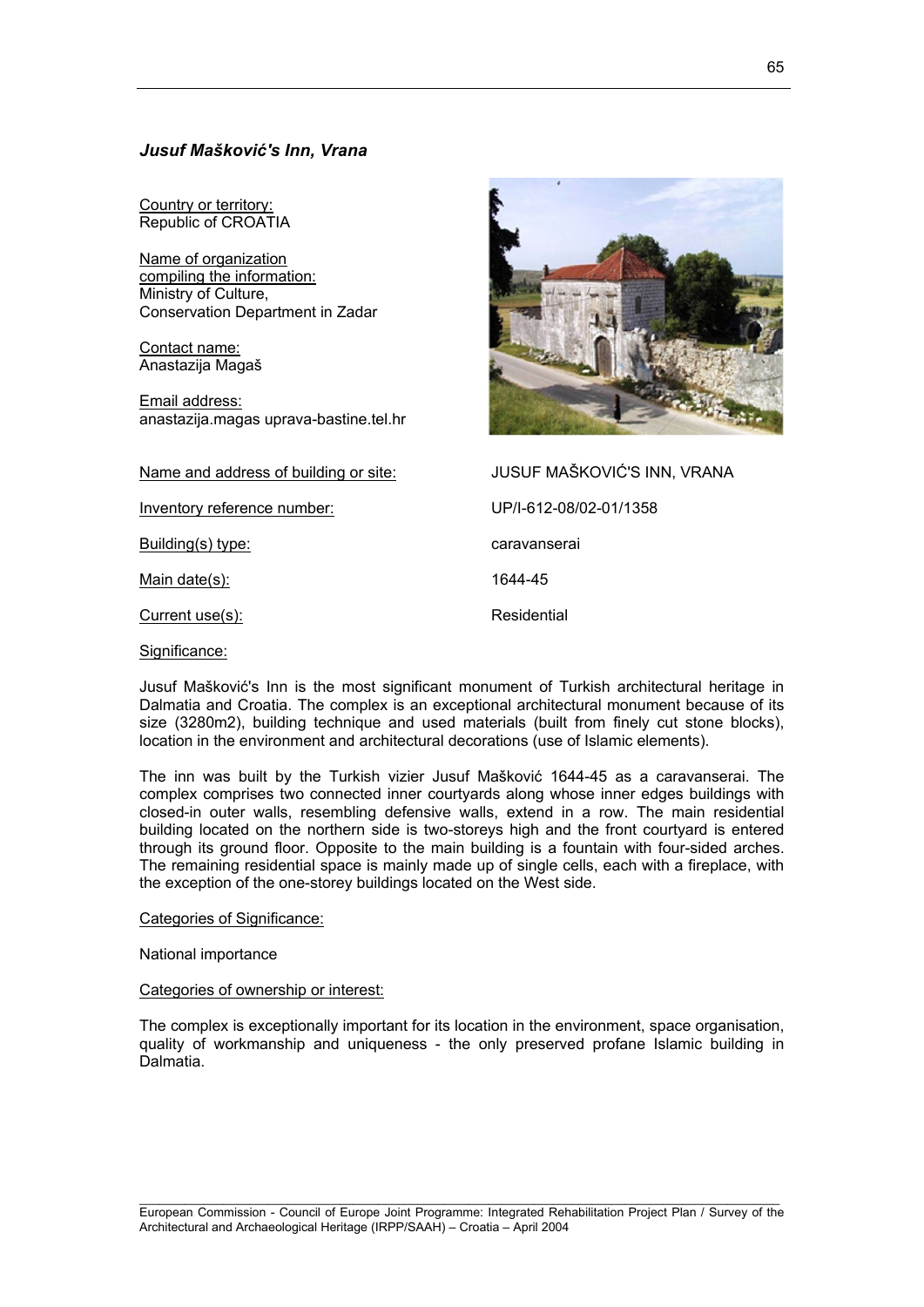# Documentation and bibliographic references:

Complete architectural documentation exists (photogrametry) in the proportion 1:50, 1:100 and 1:250 and photo documentation. Jusuf Mašković's Inn has been examined in detail and the findings published by Ivo Petricioli "Jusuf Mašković's Inn" the History of Vrana, JAZU Institute in Zadar, Zadar 1971. The published work contains all the known archival records

### Condition:

Poor – deteriorating structure and/or leaking roof; outbreaks of rot; general internal deterioration; partly affected by fire or disaster

Roof more than 30% damage, with significant damage to walls, but can be repaired

Risk:

#### Condition risk:

Immediate risk of further rapid deterioration or loss of fabric; solution agreed but not begun

#### Technical assessment and costings:

An approximate scale of charges has been worked out according to which the total estimated cost of the renovation works amounts to 1,700,000 Euro.

### Ownership:

Municipal ownership, namely the owner of the inn is the municipality of Pakoštane. There is also an illegal owner who is a private person.

#### Occupation:

The structure is partly used (it is used by the private user in a completely inadequate way - he keeps agricultural machinery and animals in the inn).

#### Management:

The management of the structure is the responsibility of the owner (municipality of Pakoštane) which has no interest in it while the illegal user does not want to move out.

If resources for its reconstruction are provided, the owner, i.e., municipality of Pakoštane would administer and be responsible for the financing while supervision over the conservation works would be carried out the Zadar Conservation Department.

## Summary:

Jusuf Mašković's Inn is a monumental and representative residential complex built all at once in the first half of the XVI century. By its size, method of construction and materials, as well as by its form, Mašković's Inn is the most significant Turkish structure in Dalmatia if not in the whole of Croatia that can be compared with the best historical residential complexes on our coast.

Today, Mašković's Inn is in a very poor state. Centuries old neglect and inadequate use have caused degradation that has accelerated in the last few years. The Inn was built from finely cut stone blocks which are falling out and disappearing, the spaces within the complex are being filled up with earth causing the excessive growth of vegetation whose roots are